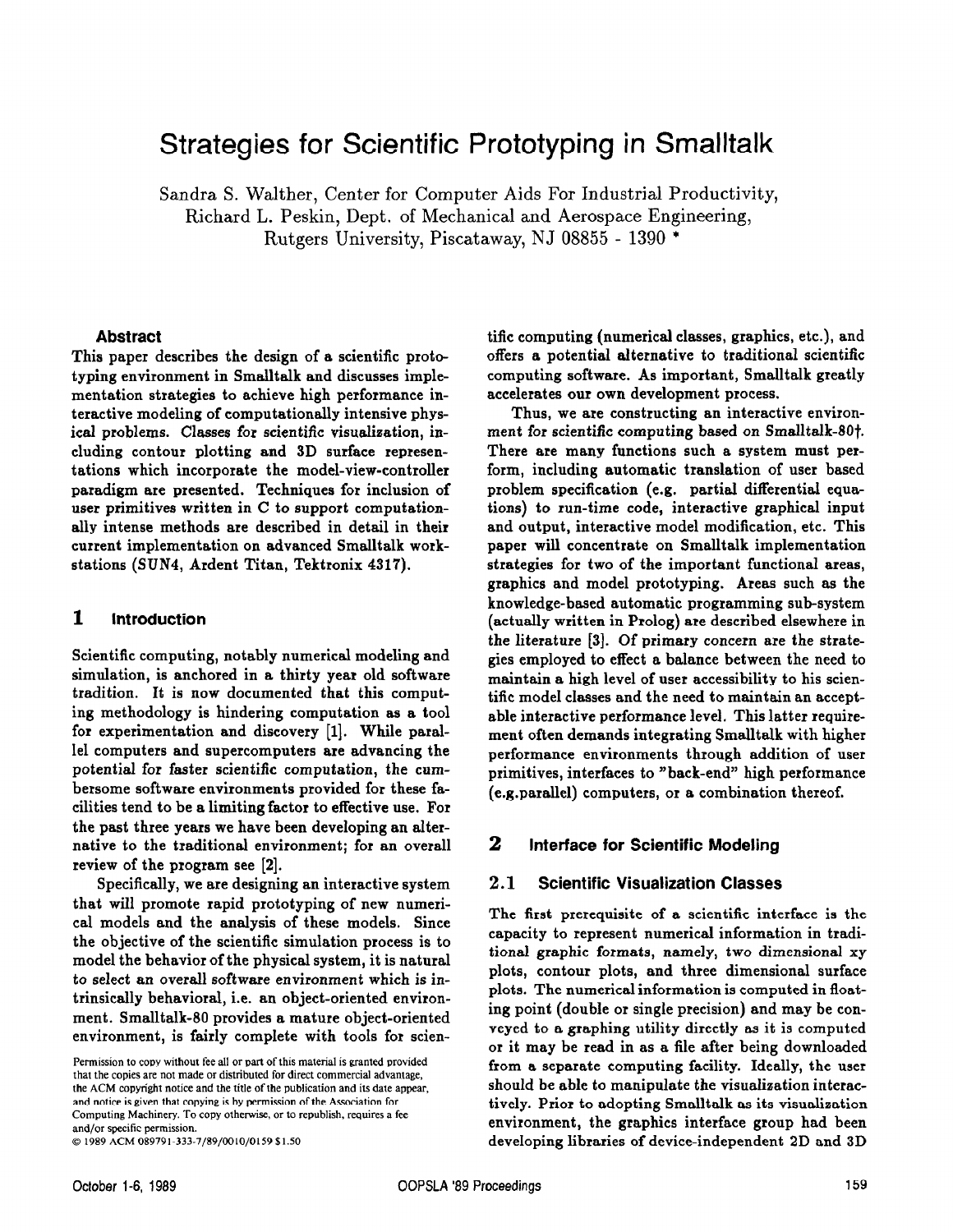VisuaiizationObjects Models)

> LogisticEquation **Oscillator**

graphics functions, written in C, which formed the basis of a set of interactive graphing tools for scientific and engineering data analysis (xytool, streamtool, contourtool, surfacetool, modeltool) that were implemented under SunViews and Xwindows on a variety of workstations and as a "front end" to several parallel computing facilities. [5] While not yet object oriented in implementation, each tool was organized logically around a set of visualization behaviors; the 2d graphing methods knew how to present xy data according to the Graphics Kernel Standard; the 3d graphing methods knew how to present xyz data, using standard transformation and perspective techniques [6],as three dimensional shapes. These behaviors were device independent in the sense that they were entirely encapsulated from the drawing and display functions through which the consequences of their operations were made visible. They were decoupled from the event management facilities of the interfacing environment (SunViews or Xwindows) as well. This functional distinction between the graphic object (the data), its manifestation as a drawable, displayable entity in a particular device environment, and the user control mechanisms (mouse and/or keyboard interplay with the ongoing representation) mapped easily to the model-view-controller paradigm of Smalltalk, the apparatus through which changes in the behavior of the "phenomenon model" can be reflected immediately in the graphics display and user requests to cause changes in the model can be indicated through

The prototyping of this basic scientific repertoire in Smalltalk evolved in the following manner. The data (the object being visualized) plays the role of model

# DataModel DataView DataViewControIler DataContour LogisticEquationView PrimitiveSurface DataSurfaceView DataSurfaceViewController Flag FlagView FlagView FlagViewController

### to the display or drawing methods of a view which has scheduled a controller to handle interaction with the user AND with the rest of the system event management. Figure 1 shows the present classification. DataModel is the class that comprises the basic 2D graphing methods. (GKS compatible). DataView has the display methods supporting these 2D presentation methods. DataSurface is the class that comprises basic 3D graphing methods, inheriting from DataModel such graphing methods as are common to them both (e.g., normalizing data, scaling data and clipping to a viewport, calculation of tic values on an axis). Data-SurfaceView (subclass of View) has the display methods supporting 3D presentation methods. DataContour comprises methods for the presentation of 3D data as two dimensional cross sections. The view supporting its display needs, ContourView, is a subclass of DataView. Each view class has a controller to man-

The current version of these tools uses a view design featuring a set of subviews serving as SelectionIn-List control panels and a subview serving as the graphics area. A class method open With Panels On specifies the view layout and the names of the list collection and selection handlers that appear in and manage the panels. The list collection itself and the methods named in it are actually methods of the model rather than of the view. This makes it very easy to use the same view method with a variety of models, since each model can tailor the command panels to its own needs. Any object that wants some numbers graphed can declare an instance of DataModel , DataSurface or DataContour and make use of the desired graphing methods. Or, a computational model can be subclassed directly off

age its own red button and yellow button activities.

graphic events.

Object **MouseMenuController** View **MouseMenuController** 

Display Behaviors (views)

Figure 1: Graphical interface Classes for Scientific Modeling

**Controllers** 

DataSurface ContourView Contour-View ContourViewController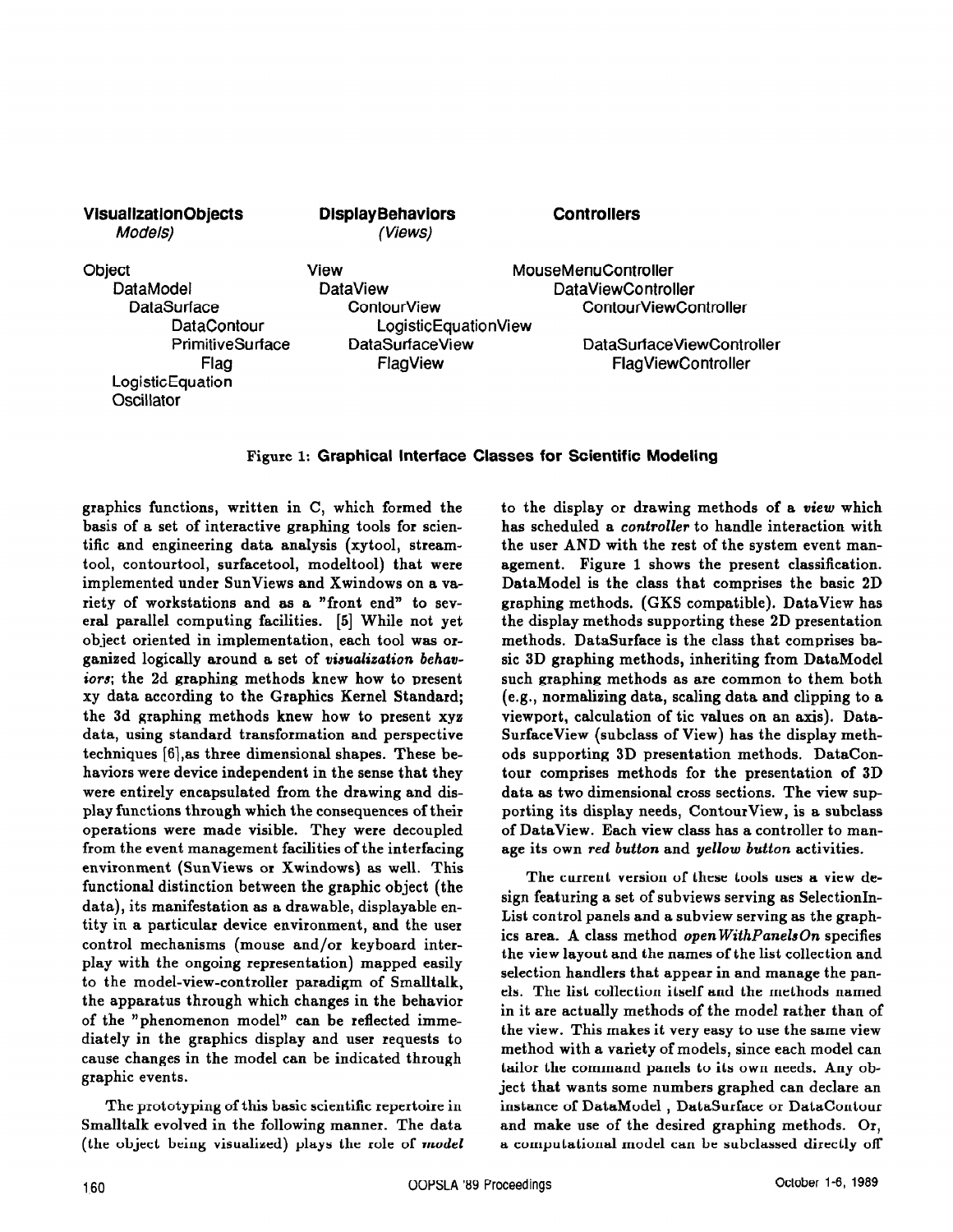

Figure 2: Smalltalk screen showing graphics utilities. Clockwise from top: a Model (LogisticEquation) in xytool format; Contourtool; Surfacetool; xytool running a phase plot.

one of these visualization classes so that the graphic behavior can be inherited or modified. In figure 1, LogisticEquation, Oscillator, and Flag are examples of such models. In addition, each of the above described views provides a class method to open an instance of itself as a standalone tool that can access and display precomputed data files. A spreadsheet version based on Huggable Views allows a model or a collection of models to open a composite view in which each subview can be an instance of a different view class. Figure 2 shows a sampler of these tools. Figure 3 shows the spreadsheet opened on a model partitioned for parallel computation.

An earlier iteration subclassed each visualization object according to the type of storage convenient to its transmission as a data collection. In that version, graphic objects based on xy data were created as instances of class DataSet, itself a subclass of OrderedCollection while xyz data sets were created as instances of Matrix, a column/row collection behavior subclass of Object. Upon further development, it became evident that the manner in which data is organized for storage is not fundamental enough to graphic behavior to serve as the pivot of the inheritance mechanism. In the present iteration, the basic visualization class, DataModel, knows how to access and arrange (store) items in a variety of formats (e.g., unary indexable collections, matrices, etc.). This structuring makes it more convenient for a computation model to request a variety of graphic representations of itself.

#### 2.2 Performance of the Scientific Interface

The Smalltalk environments in which this work has been proceeding are among the most powerful currently available. Specifically, the scientific classes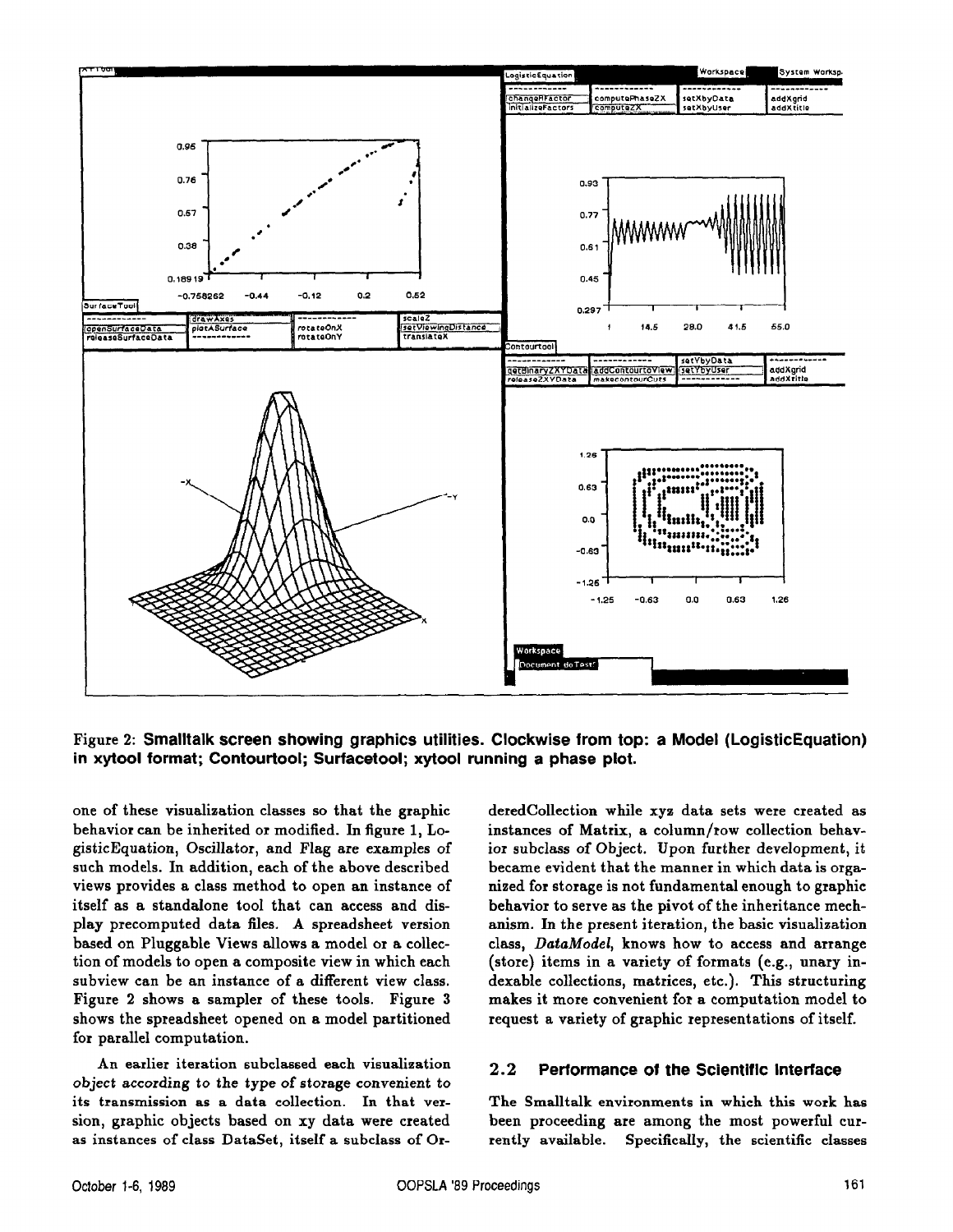

Figure 3: Spreadsheet on a domain decomposition problem. Each cell is computing a region of the problem's physical space. Initial conditions are shown in the graph at top left. The final computation at each subdomain is shown at the bottom left. The solution as reconstituted from the cells can be viewed and manipulated in the tool shown at the right.

have been implemented under ParcPlace version 2.3 on SunS'st (8Mb memory), ParcPlace version 2.4 on a Sun4/llOt and on an Ardent Titant (32 Mb memory, dual processors), and Tektronix Smalltalk version TB2.3.0a on the Tektronix 4405t, 4406t (monochrome) and 43171 workstations (color, 12Mb memory). In this class of workstation, we have been able to achieve interactive processing speeds sufficient to show that Smalltalk is indeed a viable environment for prototyping bonafide scientific problems (not mere demonstration exercises) and that it can perform as well as postprocessing visualization graphics under SunViews or Xwindows.

Achieving effective performance has depended on maximizing the throughput of large amounts of floating point information, a throughput that involves storage, retrieval, and transmission as well as computation. Since we are aiming at a distributed computing environment, with the Smalltalk component serving as the front end to multiple processor facilities, it was essential to develop our strategies to reveal the areas of Smalltalk performance that would have to be enhanced. In the first instance, we wanted to see how these Smalltalk graphing tools would do as a post processing visualization environment on data generated by actual scientific prototyping tasks. A data set of 30,000 xy pairs (60,000 floating point numbers) or an  $80x80$  matrix of xyz values  $(19,200)$  float values) represents the upper bound of the 2D or 3D data volume expected from a prototyping exercise.

To understand the processing issues, consider a data file of 1000 floating point numbers. If the data is represented in ASCII format, each floating point value uses twelve to thirteen ASCII characters (depending on sign) to represent one single-precision number. In addition, a delimiter character (carriage return, linefeed, comma, etc.) is needed to separate the numbers from one another. A file of 1000 floats represented in ASCII normally consumes 12000 to 14000 bytes. In binary format, with each 32 bit float (or real \*4) comprising 4 bytes, the file size is cut to 4000 bytes. In the former case, since the exact number of ASCII characters representing one float varies depending on sign, reading an ASCII stream requires a "grope until delimiter" type method based ultimately on a byte by byte inspection. The optimal way to introduce externally computed data is by accessing an entire binary file in one operation, attaching it to a ByteArray and parsing it directly into Floats.

Thus, one of the strategies important to data throughput in a scientific user's Smalltalk environment is the provision of methods to pack and unpack various collections of Floats or objects that include Floats, (e.g., Triplets, Vectors, and other scientific computation objects) into the barest possible byte sequences for communication between Smalltalk and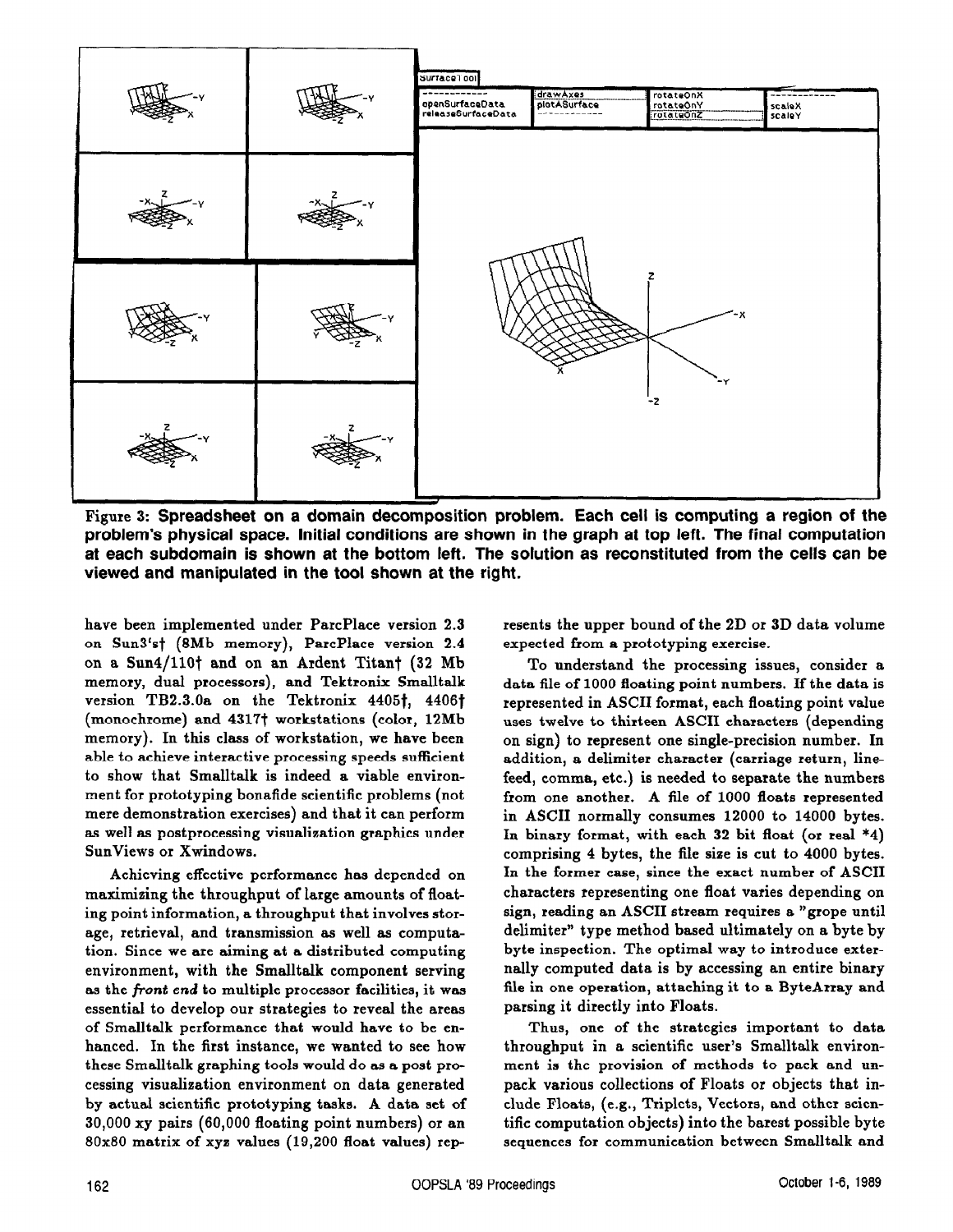nonSmalltalk environments. In fact, the coezistence of a scientific element as a Smalltalk Object and a8 a byte sequence is turning out to be the linchpin in the current development of a high performance scientific Smalltalk. The conceptual complexity and computational intensity of scientific prototyping has led us to distinguish between the exploratory and the validation stages of prototyping. The ezploratory stage is Smalltalk's forte. Objects can be designed and discarded as they fail to pan out or retained as tentative commitments in a larger exploration. Performance speed is rarely an issue in this phase since preliminary models, or at least their components can be scaled down. However, a point occurs at which a set of primary Objects has proven to be a reasonable conceptual design but the dynamics of their behaviors must be drawn out with physically meaningful parameters and for an extensive duration. It is in this checking out stage that the computational intensity slows down the performance; yet the primary Objects need to remain interruptible and inspectable. For this reason, we are pursuing the development of scientific objects that carry two versions of some of their methods, a version entirely within Smalltalk, and a version written as a user primitive (linked C code).

#### 3 Scientific Primitives

#### 3.1 Visualization Primitives in the Model

Profiling the behavior of the 3D graphing methods quickly identified the places where execution in Smalltalk was more costly than the results warranted. Consider the treatment of a data set representing a surface as a mesh. Each xyz point is a Smalltalk object, namely, a Triplet (xyz point). The data set of Triplets has been organized as a Matrix, an object that knows how to store and retrieve its elements by rows and by columns. To transform this data so that it can be drawn as a three dimensional surface, each Triplet must be 1) fetched, 2) multiplied by a 4x4 Matrix of Floats, 3) further multiplied and divided by certain screen-based values to compute the 2D perspective point. These transformed points are 4) stored in another instance of Matrix where they can be 5a) fetched as an OrderedCollection of rows and columns for drawing as surface lines or 5b) as a SortedCollection of polygons, in depth order for representation as a shaded surface. So far, these methods are primarily computation and ordering methods of DataSurface. 6)Actual drawing of the 2D points is accomplished by DataSurfaceView.

As we have indicated elsewhere,[4] on a Tektronix 4317 running a Tektronix Smalltalk image, the processing time for a data set of 6400 xyz points (19,200 floating point values) transformed by a 4x4 matrix (steps 1 and 2 only) took 81657 milliseconds or about 1.2 minutes when done in Smalltalk with no user primitives (although the Smalltalk methods for computation on individual Floats are themselves executed as primitives). When a user primitive was added that operated on the entire Matrix passed as an Array of Floats to a C routine linked into the image as a user primitive, processing time for the entire transformation was cut to 1000 milliseconds (one second). Similar speedups occurred on the Ardent Titan (Parc-Place 2.4) where processing time on the same data was cut from 55810 milliseconds (steps 1 and 2) in Smalltalk with no user primitives to 560 milliseconds with a user primitive doing the transformation computations. The difference in performance of the two workstations is primarily attributable to the difference in processors.

Adding user primitives under either the Tektronix or ParcPlace images is quite straightforward; although the calling protocols are different, the implementations are similar enough that primitives developed in one image can be quickly ported to the other. In fact, the C code that does the actual computing is identical; only the format for passing arguments and the functions that mediate the Smalltalk and C addresses differ and they are easily plugged in as "boilerplate" once you know how to use them. In terms of strategy, there is an interesting difference; in the Tektronix version, user primitives can access the address space of the object as it exists in the image. Thus, an Array of Floats (Smalltalk object) serving as the instance of the object invoking the primitive method or as an argument to that primitive can be accessed in the C code by a service function that assigns the starting address of its data space to a C pointer to an array of floats. Items of type float can be taken from and put in this array. However, the array cannot be enlarged from within the primitive. Upon completion of the primitive and return to Smalltalk, any changes made to the contents of the array in C are accessible as the Floats in the Smalltalk Array.

In the ParcPlace interface, the user primitive passes Smalltalk object names as arguments but the service functions supplied by ParcPlace "copy" the Smalltalk objects, that is, make their content accessible in additional space declared in C. In this case, the size of the space allotted to the C item can be dynamically allocated according to the size of the object, which can be queried in the C routine. The primary operational difference between the two interfaces is the manner in which anything affected in the C routine is retrieved in Smalltalk. In the Tektronix approach, the primitive can pass in a number of objects as arguments; any that are modified in their  $C$  persona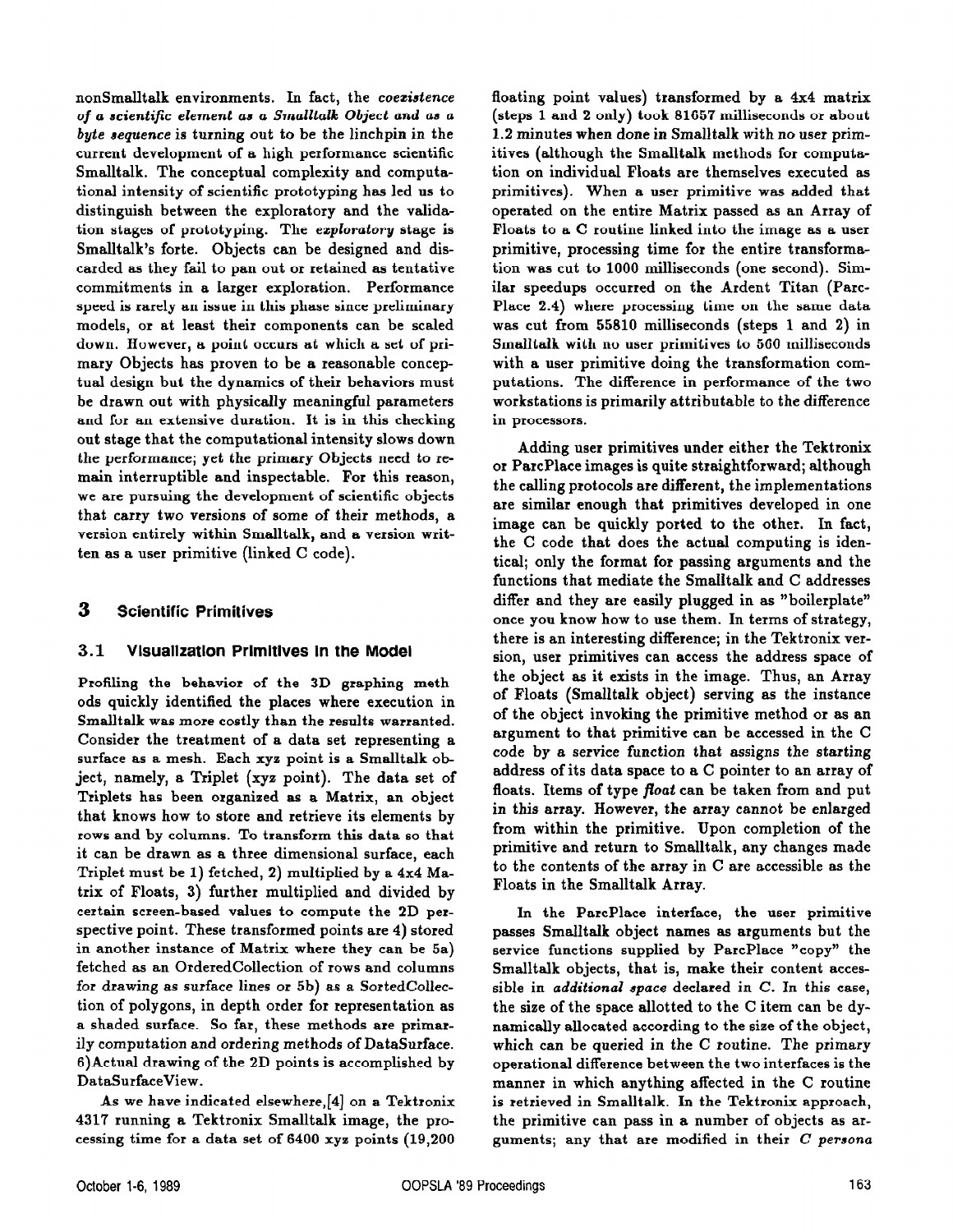are thereby modified in their Smalltalk persona since the same address space is accessed directly in both modes. The primitive need return only a completion code. In the ParcPlace approach, any modification to a copy of a Smalltalk object has to be the argument of a return function (a set of "service' functions are provided) that structures the C element into the requested object which is to be returned in Smalltalk. To affect a number of different Smalltalk objects in one primitive and make use of those modifications in their persona as Smalltalk objects, one needs to pack them into one returnable object. For our purposes, an array of Floats representing a number of Float arrays and individual Float values was returned from the C primitive and unpacked into its respective Smalltalk persona on retrieval in Smalltalk.

In actual practice we tend to develop primitive versions of methods as we identify areas of an object's behavior where performance is bogging down the interactive prototyping. We "prototype the prototype" by subclassing off the object whose behavior we are trying to improve and substituting primitive versions of selected methods until we achieve acceptable performance. Sometimes, we find that one Smalltalk method maps directly to one primitive. In other cases, it appears best to absorb several Smalltalk methods into one primitive whose behavior is complex but functionally targeted nontheless. For the transformation procedure described above, the user primitive works as follows: The Matrix of Triplets (the xyr data) is unpacked in column order into an Array of Floats. The values of the  $4x4$  transformation matrix [6], having been determined by the user's interactive choices of viewpoint, rotations, view distance, etc., are unpacked in column order into another Array of Floats. The Smalltalk method transformMatrix: zyzarray by: valuearray is linked to the C function transformMa $triz$ (*xyzarray, valuearray)* which calculates the transformed xys values and replaces them in the "returnable" array. That primitive performs all computations necessary to return a set of screen coordinate points (i.e, steps 2 and 3).

We are not currently including functions to replace step 5b (a software depth sort of polygons) with a primitive but that could be included in this primitive if desired; or a separate primitive for that function alone could be fashioned. The performance trade offs between calling many limited function primitives or calling a few complex primitives rests on the amount of packing and unpacking of objects in Smalltalk between primitive calls. Experience has shown that the Smalltalk methods that are so handy "logically", (e.g, sending a message to a Matrix to break out a column, accessing the objects in the column, asking them (the Triplets) to deliver their x, y, or z value) are costly because of the number of steps required to service all the referencing. Normally, we try to identify behavioral units that have general utility and whose functions, once requested, do not require user intervention.

#### 3.2 Visualization Primitives in the View

The transformation primitives we have been describing so far are primitives that replace computation methods in DataSurface. The methods that do the actual displaying are in DataSurfaceView. These methods use Pens and Forms (including HalfTones representing colors on the Tektronix 4317's) to produce the screen events we see. To the extent that scientific visualization performance demands capabilities beyond those possible using BitBlt as the only graphics primitive, primitives could be added to tap hardware capabilities of powerful graphics systems. For example, the Ardent Titan graphics workstation features 24 bit planes, hardware vector line drawing, hardware z buffering. Although it runs a basic ParcPlace 2.4 Smalltalk which does not make use of these capabilities, we have begun adding graphic primitives to that image. Preliminary results using a C routine that accesses the Titan lowest level graphics software to draw line segments as a method of PrimitivePen ( a subclass of Pen), show performance improved by a factor of three for typical wireframe surfaces. ( A 20 x 20 matrix, or forty lines of twenty points per line took 2400 milliseconds in Smalltalk on the Ardent, using Pen methods; using an Ardent "direct graphics" function, the same figure was drawn in 800 milliseconds. When direct buffer control, vector drawing and zbuffering ( to support 3D rotation) are added as primitives, we anticipate performance in graphics on the Ardent under Smalltalk to be comparable to its performance under its native graphics mode.

Moreover, it does appear that user added graphics primitives can be integrated with the model-viewcontroller behavior so that blue button commands to move, resize, reframe, and collapse views produce the expected result. What is needed are primitives that directly cache the bits affected by the user primitive drawline. In principle, it should be possible to support the hiding, restoring, and overlapping of views drawn and/or colored by user added primitives.

### 4 Physical Model Representation

### 4.1 Flag Simulation in Smalltalk-

The applicability of the Smalltalk-80 environment to the development of numerically-intensive models was tested on a flag simulation model. This problem was chosen because of its conceptual complexity and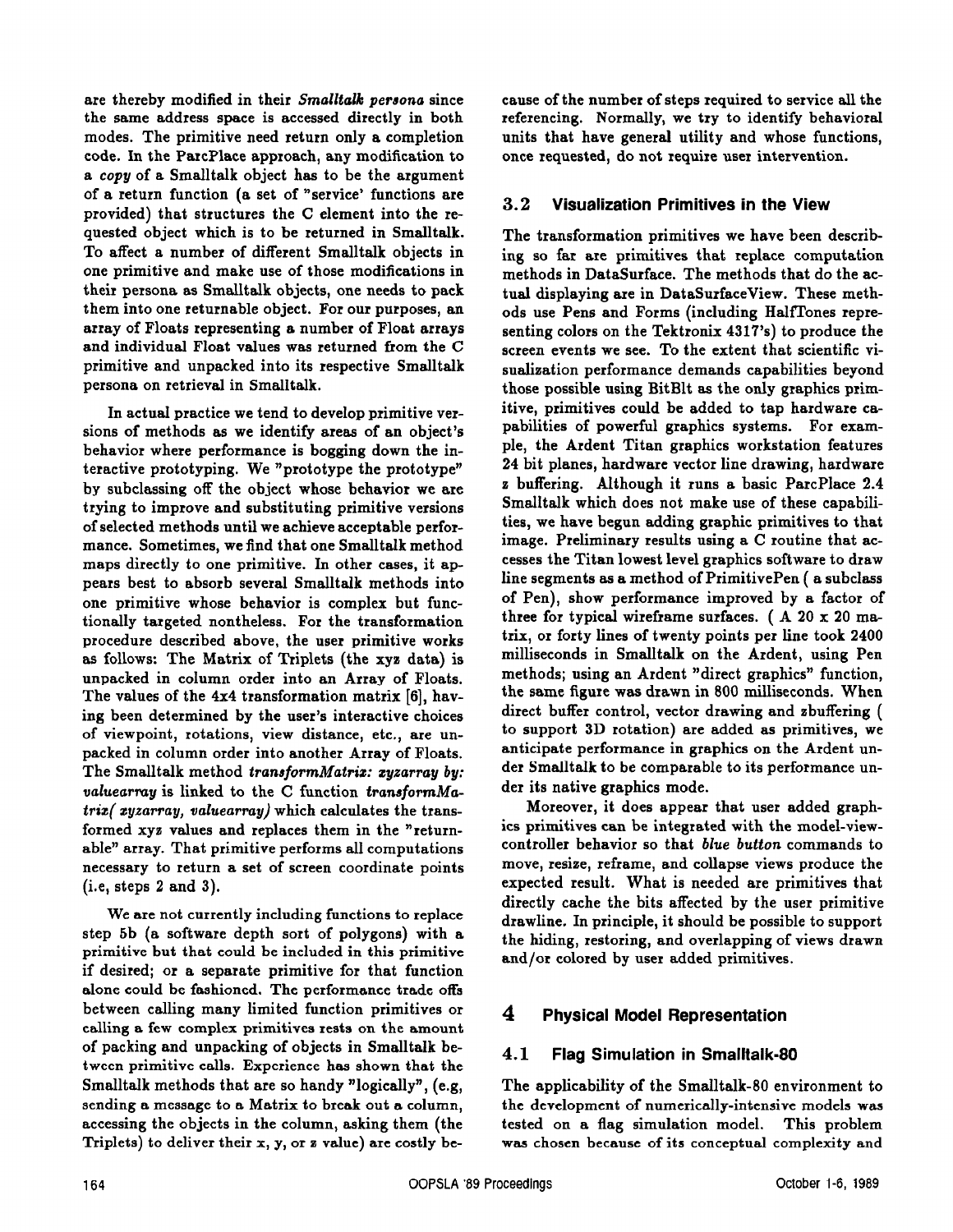

Figure 4: Flag simulation. Clockwise from top right: 1) after 50 iterations; 2) after 80 iterations; 3) at 100 iterations; 4) 120 iterations at lapsed time of 83900 milliseconds on SUN4/110. From these results, the user was able to determine that the values used for gravity and for the spring force were too large since the model began to exhibit instability.

as a means of testing the Smalltalk/computationalprimitive paradigm. The flag model essentially consists of a grid of mass-points connected together by a set of springs and fixed in space at two points. The flag is subject to four forces in the model: spring, frictional, gravitational, and wind forces. The four forces on a mass point are given by vector relations. The flag "flaps" in three dimensions and, as a result, the bulk of the computation requires three-dimensional vector algebra in order to compute the force vectors. The computational loop for the model requires about 42,000 floating point operations for each time step for a flag of 12x20 mass points.

#### 4.2 Computational Objects

The object-oriented model consists of the implementation of two new classes: Flag and Vector3D. As

noted previously, Flag is a subclass of DataSurface and, thereby, inherits 3D visualization behavior. Instances of the Flag class are designed to respond to global messages pertaining to the forces and kinematical equations to which they are subject. Within the Flag instance methods, all three-dimensional vector operations are handled through the use of Vector3D objects, a subclass of Triplet. A three-dimensional vector expression, such as the computation of the spring force would be invoked as follows, given the normal, n, the velocity, v, and the wind velocity, VW:

#### springForce  $\leftarrow$  ( n  $\ast$  (( v - vw ) dot: n ))

As is evident, there is no need to deal with the vector components separately. The Smalltalk encapsulation of the vector methods into the class Vector3D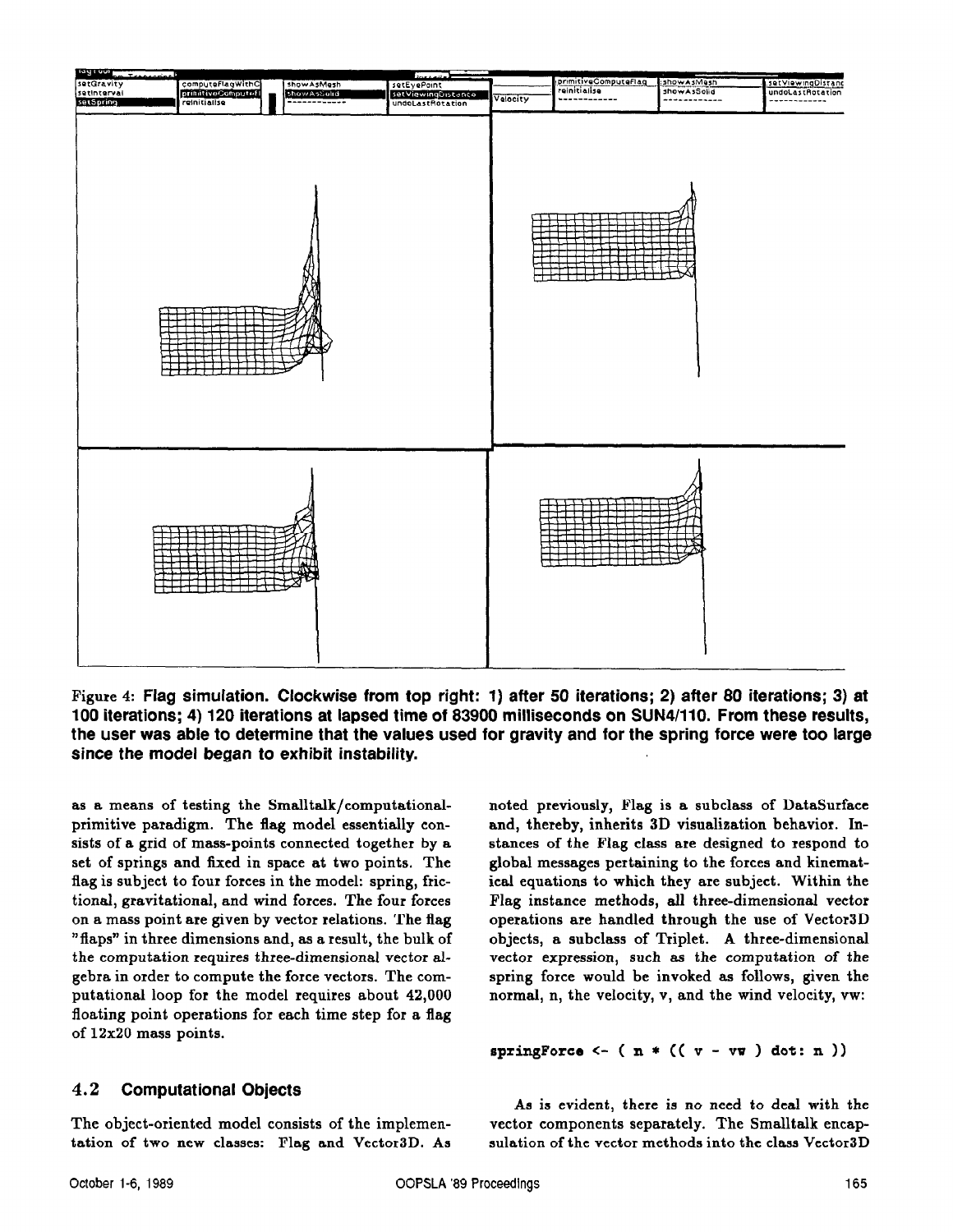allows the programmer to handle vectors simply  $as$  These bounds are very important for certain types of vectors. The vector methods presented form a very problems such as singular perturbation problems [9]. small subset of all possible vector methods. In spite The increased performance provided by use of knowlof this, a great savings in "think-time" was achieved edge representation can do much to improve overall using this very simple set of methods. In fact, the performance in a scientific Smalltalk system. That is, prototyping of this physical model to the point where intelligent algorithmic techniques can reduce iteration it exhibited physically correct behavior took about a requirements which can be a major source of perforweek in Smalltalk. The mance degradation in Smalltalk.

In order to achieve a minimum level of physical realism, the flag model required a 12 by 20 grid of mass points. Each of these mass points was connected to its 8 nearest neighbors via 8 springs, each contributing a vector spring force contribution to the 'netForce' matrix, among other forces. In addition, the time differencing increment required to have stable flag behavior was such that 50 time iterations produced only a small visual change in the shape of the flag. The computational intensity of this model (with each iteration requiring some 42,000 floating point operations) provided a meaningful test for the feasibility of prototyping genuine scientific models in Smalltalk.

Again, performance was optimized by incorporating computational user primitives. The VectorSD methods to add, multiply, divide,etc. xyz points were implemented in C. In some cases, a computation loop (e.g., the calculation of the spring force at each point in the matrix was written as one primitive. Results for the flag model performance are given in Figure 5.

The incorporation of primitives led to an increase in debugging time, particularly in the latter stages of code development. While a very flexible, totally changeable environment is required at the start of a programming task, when the emphasis of debugging shifts towards visual interpretation of results, a fasterrunning version of the code is needed. One possibility for improving the primitive coding phase is the development of Smalltalk to C translation methods. Since many computationally intensive primitives will be programmed to run on parallel processing facilities, the issue of the back end code is a major topic on its own.

Finally, some future directions should be noted. Smalltalk's natural application to simulation often makes it easier to deal with modeling of physical phenomena than mathematical abstractions. When considering applications involving partial differential equations, Smalltalk classes to represent physical domain behavior can be readily constructed, often more easily than classes to effect formal numerical solutions. We are implementing a knowledge representation scheme [7] which uses physical domain behavior as its basis [4]. Also, use of knowledge representation allows us to incorporate very fundamental mathematical behavior into class protocols. This representation permits very significant speedup in numerical solution to differential equations by providing tight bounds.

## 5 Conclusions

The effort to date has convinced us that Smalltalk is potentially a desirable user interface for scientific numerical modeling. It offers a means to effect real computational steering  $[8]$ , i.e. the *in-situ* modification of the model during computation. Our results indicate that a reasonable trade-off between primitives and Smalltalk code can be effected that will permit prototyping with credible performance. It may be that the balance between primitives and Smalltalk code will shift as the prototype develops. Clearly improved interpreter performance would be an important attribute because it would enhance the response of the Smalltalk code portions of the model. Special interpreter boards [12], [13] are one approach; faster processors now appearing in workstations are another. However, "information hiding" is the primary source of performance degradation in object-oriented systems. Work by Johnson [lo] to effect inline code expansion offers promise of alleviating this problem.

As this work progresses, additional features must be added to any Smalltalk image if it is to support scientific prototyping. These include double precision for floating point, complex numbers (which have been added by Pinson[11]), additional graphics and visualization tools, and mathematical fonts with equation editors for problem input. In addition, the "back-end" processors will need some "standard" collection of numerical procedures that can be accessed as primitive methods. All of this is feasible, and some of it is work in progress. We remain confident that the interactive, object-oriented approach to scientific computation interfaces will evolve into viable alternatives to the traditional programming techniques, at least for model prototyping where the traditional methods restrict flexibility and productivity.

# References

- [l] Rice, J.R., SIAM News, Sept. 1987
- [2] Peskin, R.L. and Russo, M.F. "An Object-Oriented System Environment for Partial Differential Equation Solution", 1988